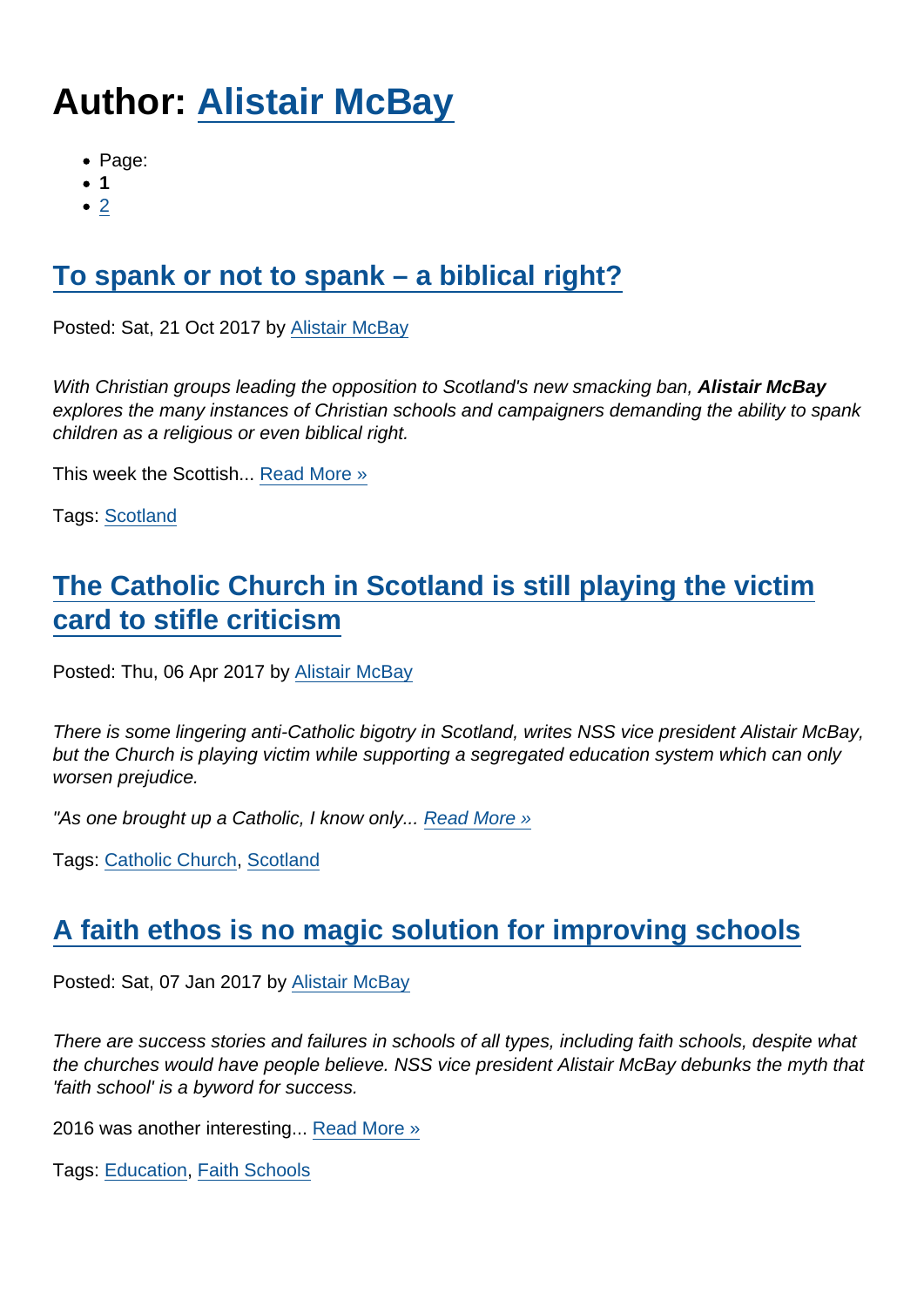## [Sabbatarians have imposed their dogma on islanders for](https://www.secularism.org.uk/opinion/2016/12/help-us-challenge-sabbatarian-bullies-protecting-their-territory-on-sundays) [long enough, help them put a stop to it](https://www.secularism.org.uk/opinion/2016/12/help-us-challenge-sabbatarian-bullies-protecting-their-territory-on-sundays)

Posted: Thu, 08 Dec 2016 by [Alistair McBay](https://www.secularism.org.uk/opinion/authors/853)

The National Secular Society is helping campaigners on the Isle of Lewis open a sports centre on a Sunday, currently blocked by a council who won't allow it on the Sabbath. It's hardly the first time Sabbatarians on Lewis have played this game.

The attempt... [Read More »](https://www.secularism.org.uk/opinion/2016/12/help-us-challenge-sabbatarian-bullies-protecting-their-territory-on-sundays)

Tags: [FiSH](https://www.secularism.org.uk/opinion/tags/FiSH), [Scotland](https://www.secularism.org.uk/opinion/tags/Scotland)

#### [Religious belief is no barrier to criminality](https://www.secularism.org.uk/opinion/2016/06/religious-belief-is-no-barrier-to-criminality)

Posted: Thu, 09 Jun 2016 by [Alistair McBay](https://www.secularism.org.uk/opinion/authors/853)

A spate of media reports have suggested that criminals convicted of sex abuse feigned their religion. NSS Vice-President Alistair McBay argues that the media shouldn't seek to protect religion from criticism by misrepresenting these cases.

A disturbing new... [Read More »](https://www.secularism.org.uk/opinion/2016/06/religious-belief-is-no-barrier-to-criminality)

Tags: [Child Abuse](https://www.secularism.org.uk/opinion/tags/Child+Abuse), [Religion & Belief](https://www.secularism.org.uk/opinion/tags/Religion+&+Belief)

## [Scotland is a mosaic of religions and beliefs – but the](https://www.secularism.org.uk/opinion/2016/03/scotland-is-a-mosaic-of-religions-and-beliefs-but-the-research-shows-people-turning-away-from-politicised-faith) [research shows people turning away from politicised faith](https://www.secularism.org.uk/opinion/2016/03/scotland-is-a-mosaic-of-religions-and-beliefs-but-the-research-shows-people-turning-away-from-politicised-faith)

Posted: Thu, 24 Mar 2016 by [Alistair McBay](https://www.secularism.org.uk/opinion/authors/853)

Scotland is a mosaic of beliefs and non-beliefs where individuals are free to hold a belief, change it or not have one at all. But it's not hard to see why people are rejecting the organised and politicised aspects of religion, writes Alistair McBay.

Much is... [Read More »](https://www.secularism.org.uk/opinion/2016/03/scotland-is-a-mosaic-of-religions-and-beliefs-but-the-research-shows-people-turning-away-from-politicised-faith)

Tags: [Church of Scotland](https://www.secularism.org.uk/opinion/tags/Church+of+Scotland), [Religion & Belief](https://www.secularism.org.uk/opinion/tags/Religion+&+Belief), [Scotland](https://www.secularism.org.uk/opinion/tags/Scotland), [Statistics](https://www.secularism.org.uk/opinion/tags/Statistics)

#### [Scottish evangelists identify Paganism as one of the "biggest](https://www.secularism.org.uk/opinion/2015/11/scottish-evangelists-identify-paganism-as-one-of-the-biggest-threats-to-western-civilisation) [threats to Western civilisation"](https://www.secularism.org.uk/opinion/2015/11/scottish-evangelists-identify-paganism-as-one-of-the-biggest-threats-to-western-civilisation)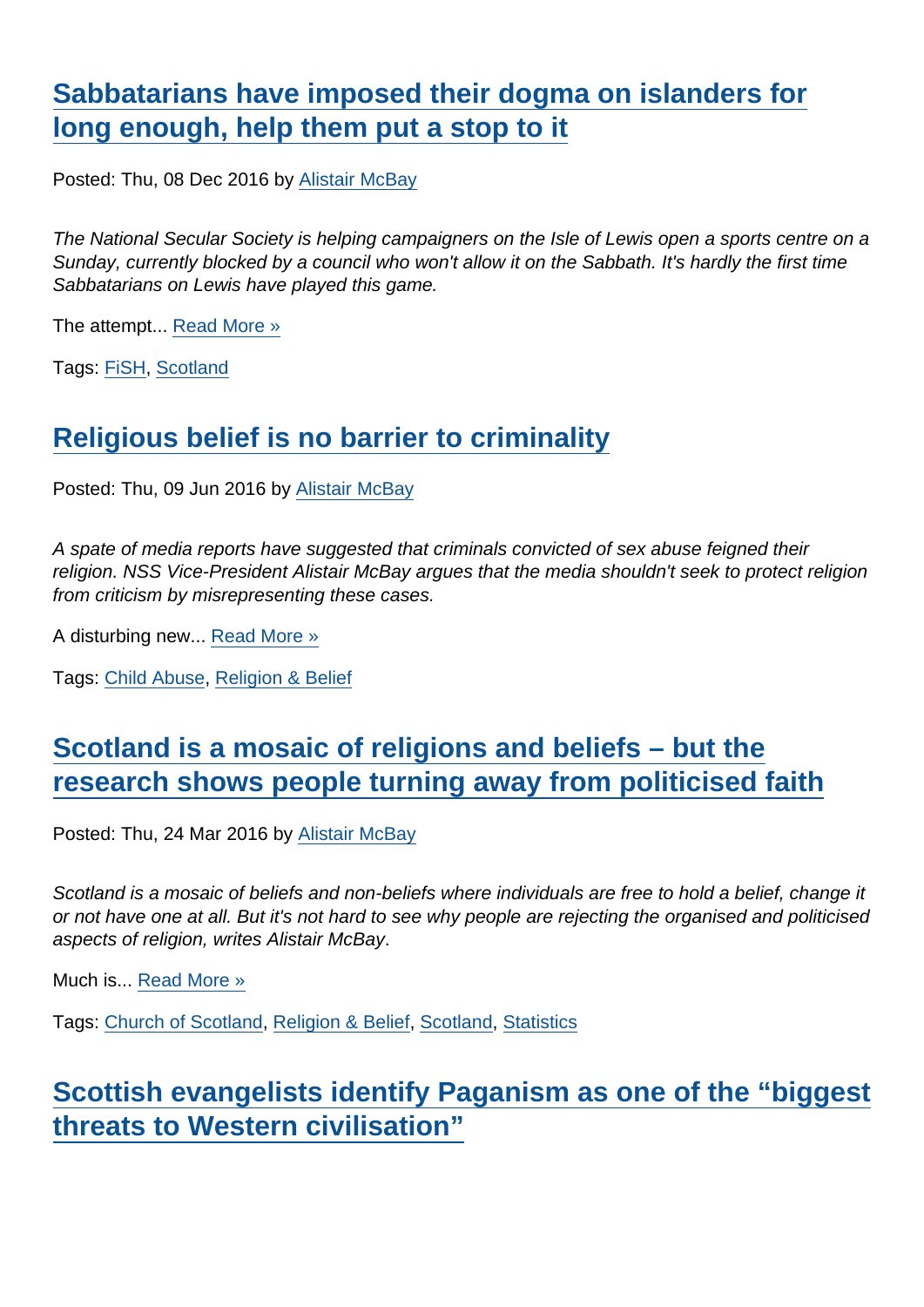After the world suffered another grim reminder of the merciless Islamist ideology, the Solas Centre for Public Christianity warned instead that the re-emergence of Paganism in Scotland was one of the biggest threats to civilization.

On Sunday 15 November 2015... [Read More »](https://www.secularism.org.uk/opinion/2015/11/scottish-evangelists-identify-paganism-as-one-of-the-biggest-threats-to-western-civilisation)

Tags: [Christianity,](https://www.secularism.org.uk/opinion/tags/Christianity) [Scotland](https://www.secularism.org.uk/opinion/tags/Scotland)

#### [A very confused and immoderate Moderator](https://www.secularism.org.uk/opinion/2015/05/a-very-confused-and-immoderate-moderator)

Posted: Wed, 20 May 2015 by [Alistair McBay](https://www.secularism.org.uk/opinion/authors/853)

Alistair McBay examines the confused and immoderate arguments of the new Moderator of the Free Church of Scotland.

The Reverend David Robertson of the Free Church of Scotland has now taken up the mantle of the church's Moderator.

First of all, it would be churlish... [Read More »](https://www.secularism.org.uk/opinion/2015/05/a-very-confused-and-immoderate-moderator)

Tags: [Church & State,](https://www.secularism.org.uk/opinion/tags/Church+&+State) [Education,](https://www.secularism.org.uk/opinion/tags/Education) [Scotland](https://www.secularism.org.uk/opinion/tags/Scotland)

## [Why did the CPS abandon investigation into Cardinal Cormac](https://www.secularism.org.uk/opinion/2015/03/why-did-the-cps-abandon-investigation-into-cardinal-cormac-murphy-oconnor) [Murphy-O'Connor?](https://www.secularism.org.uk/opinion/2015/03/why-did-the-cps-abandon-investigation-into-cardinal-cormac-murphy-oconnor)

Posted: Thu, 19 Mar 2015 by [Alistair McBay](https://www.secularism.org.uk/opinion/authors/853)

As the full scale of the British Establishment's cover-up of child sex abuse becomes apparent, Alistair McBay argues it is time for the Crown Prosecution Service to make public its reasons for dropping the investigation into Cardinal Cormac Murphy-O'Connor... [Read More »](https://www.secularism.org.uk/opinion/2015/03/why-did-the-cps-abandon-investigation-into-cardinal-cormac-murphy-oconnor)

Tags: [Catholic Church,](https://www.secularism.org.uk/opinion/tags/Catholic+Church) [Child Abuse](https://www.secularism.org.uk/opinion/tags/Child+Abuse)

#### [Is the Christian immune from plane crashes?](https://www.secularism.org.uk/opinion/2015/02/is-the-christian-immune-from-plane-crashes)

Posted: Tue, 17 Feb 2015 by [Alistair McBay](https://www.secularism.org.uk/opinion/authors/853)

Alistair McBay reports on Scottish Calvinism's attack on secularism, and offers his reaction to the rhetoric and tactics of the Free Church of Scotland.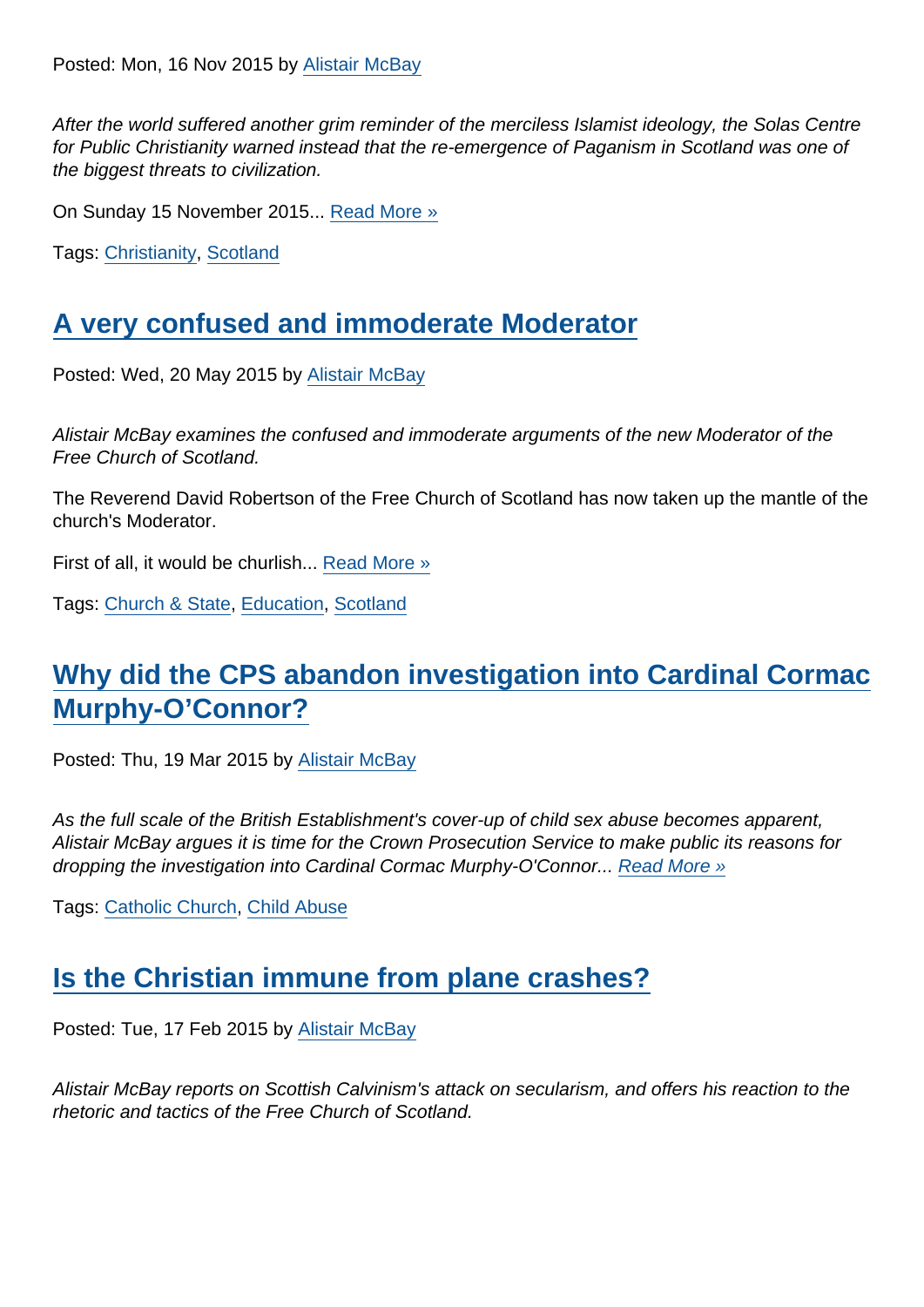The airline industry has had more than its fair share of tragedy recently, with the loss of many lives... [Read More »](https://www.secularism.org.uk/opinion/2015/02/is-the-christian-immune-from-plane-crashes)

Tags: ['Militant' secularism,](https://www.secularism.org.uk/opinion/tags/) [Christianity,](https://www.secularism.org.uk/opinion/tags/Christianity) [Scotland](https://www.secularism.org.uk/opinion/tags/Scotland)

## [Rendering unto Caesar](https://www.secularism.org.uk/opinion/2015/01/rendering-unto-caesar)

Posted: Mon, 19 Jan 2015 by [Alistair McBay](https://www.secularism.org.uk/opinion/authors/853)

The established Church throws stones from inside its Government-subsidised glass cathedral, argues Alistair McBay.

The Church of England was in the news again last week as it tried to prove its relevance to 21<sup>st</sup> century Britain.

After the embarrassing PR fiasco... [Read More »](https://www.secularism.org.uk/opinion/2015/01/rendering-unto-caesar)

Tags: [Church of England,](https://www.secularism.org.uk/opinion/tags/Church+of+England) [Disestablishment](https://www.secularism.org.uk/opinion/tags/Disestablishment)

## [Churches, charity and the conferring of privilege](https://www.secularism.org.uk/opinion/2015/01/churches-charity-and-the-conferring-of-privilege)

Posted: Tue, 06 Jan 2015 by [Alistair McBay](https://www.secularism.org.uk/opinion/authors/853)

There are many ways to do good, including campaigning for human rights and equality over discrimination and prejudice, but charitable work is not a bargaining chip for special privileges, argues Alistair McBay.

Recently some Christian leaders in Scotland angered... [Read More »](https://www.secularism.org.uk/opinion/2015/01/churches-charity-and-the-conferring-of-privilege)

Tags: [Big Society](https://www.secularism.org.uk/opinion/tags/Big+Society), [Charity](https://www.secularism.org.uk/opinion/tags/Charity), [Scotland](https://www.secularism.org.uk/opinion/tags/Scotland)

## [The Bishops, the Catholic vote and the Referendum](https://www.secularism.org.uk/opinion/2014/10/the-bishops-the-catholic-vote-and-the-referendum)

Posted: Fri, 10 Oct 2014 by [Alistair McBay](https://www.secularism.org.uk/opinion/authors/853)

Alistair McBay argues that a growing political alliance between the leadership of the Catholic Church in Scotland and SNP has implications which stretch far beyond the Referendum campaign and threaten to revive religious identity politics.

"Most people still... [Read More »](https://www.secularism.org.uk/opinion/2014/10/the-bishops-the-catholic-vote-and-the-referendum)

Tags: [Catholic Church,](https://www.secularism.org.uk/opinion/tags/Catholic+Church) [Church & State,](https://www.secularism.org.uk/opinion/tags/Church+&+State) [Scotland](https://www.secularism.org.uk/opinion/tags/Scotland)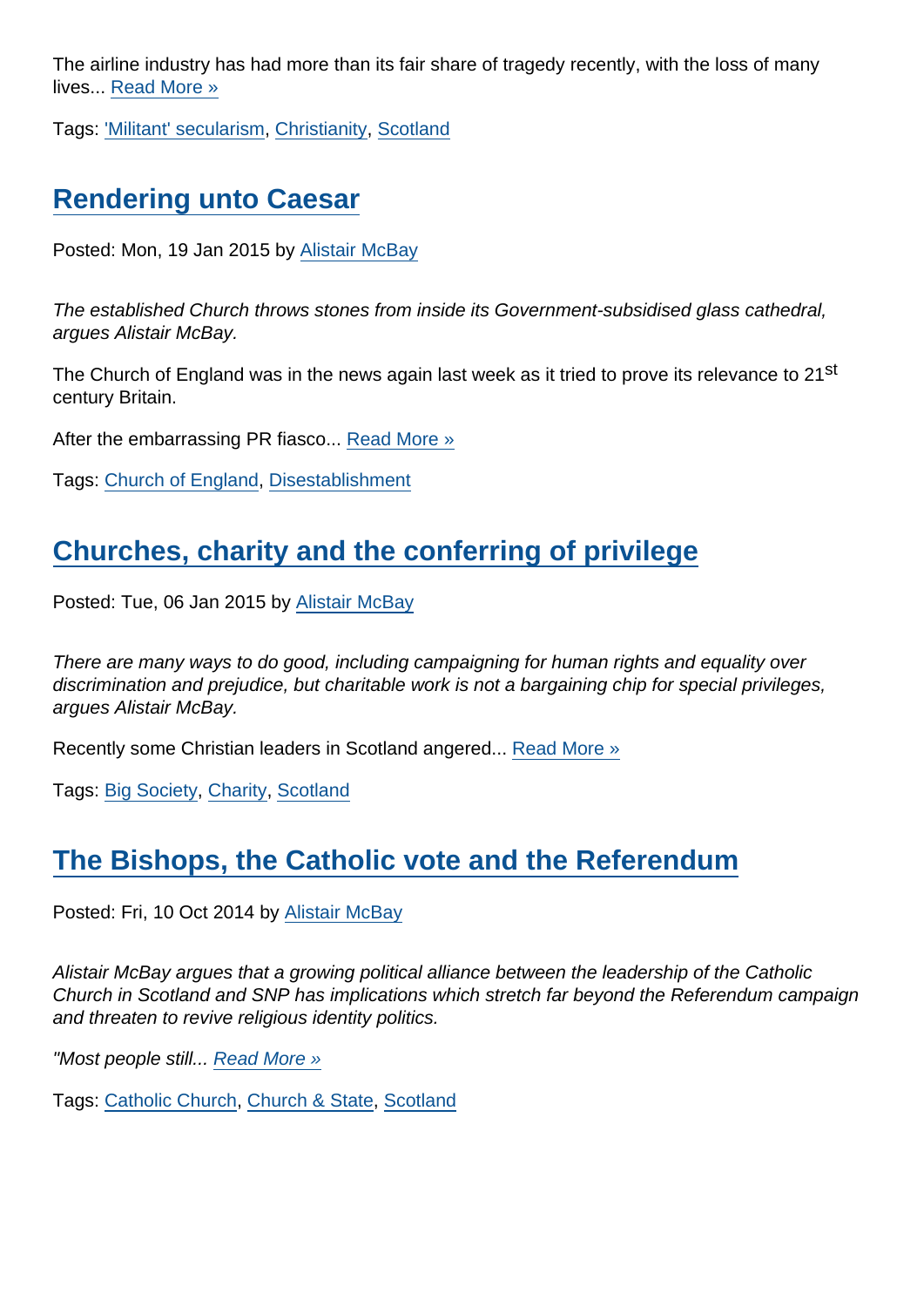#### [Religion "mustn't cause violence"](https://www.secularism.org.uk/opinion/2014/09/religion-mustnt-cause-violence)

Posted: Wed, 10 Sep 2014 by [Alistair McBay](https://www.secularism.org.uk/opinion/authors/853)

Both media commentators and politicians seem keen to claim religion as a cause for good deeds but determined not to acknowledge it as a contributing factor to bad ones, argues Alistair McBay.

An article in the Scotsman in May by Joyce McMillan ran with the... [Read More »](https://www.secularism.org.uk/opinion/2014/09/religion-mustnt-cause-violence)

Tags: [Child Abuse](https://www.secularism.org.uk/opinion/tags/Child+Abuse), [Community Cohesion](https://www.secularism.org.uk/opinion/tags/Community+Cohesion), [Scotland](https://www.secularism.org.uk/opinion/tags/Scotland)

## [Embedded religious privilege triumphs on Scottish education](https://www.secularism.org.uk/opinion/2014/05/embedded-religious-privilege-triumphs-on-scottish-education-issues) **[issues](https://www.secularism.org.uk/opinion/2014/05/embedded-religious-privilege-triumphs-on-scottish-education-issues)**

Posted: Mon, 12 May 2014 by [Alistair McBay](https://www.secularism.org.uk/opinion/authors/853)

National Secular Society's spokesperson for Scotland, Alistair McBay , argues that the Scottish Parliament has helped entrench religious privilege in the country's education system.

Tuesday 6 May was a busy day in the Scottish Parliament which saw a triumph... [Read More »](https://www.secularism.org.uk/opinion/2014/05/embedded-religious-privilege-triumphs-on-scottish-education-issues)

Tags: [Church & State,](https://www.secularism.org.uk/opinion/tags/Church+&+State) [Education,](https://www.secularism.org.uk/opinion/tags/Education) [Scotland](https://www.secularism.org.uk/opinion/tags/Scotland)

#### [The God question: A tale of two adverts](https://www.secularism.org.uk/opinion/2014/01/the-god-question-a-tale-of-two-adverts)

Posted: Tue, 07 Jan 2014 by [Alistair McBay](https://www.secularism.org.uk/opinion/authors/853)

Alistair McBay examines the PR campaign behind an educational resource that seeks to bring creationism and intelligent design into the science classrooms of Scotland.

Further to my two previous blogs on the God Question which you can read [here](https://www.secularism.org.uk/blog/2013/11/a-search-for-truth-or-a-trojan-horse-for-religion-in-schools) and [here,](https://www.secularism.org.uk/blog/2013/11/the-god-question--a-trojan-horse-for-intelligent-design) I have... [Read More »](https://www.secularism.org.uk/opinion/2014/01/the-god-question-a-tale-of-two-adverts)

Tags: [Creationism](https://www.secularism.org.uk/opinion/tags/Creationism), [Education](https://www.secularism.org.uk/opinion/tags/Education), [Scotland](https://www.secularism.org.uk/opinion/tags/Scotland)

#### [The God Question – a Trojan horse for Intelligent Design](https://www.secularism.org.uk/opinion/2013/11/the-god-question-a-trojan-horse-for-intelligent-design)

Posted: Fri, 29 Nov 2013 by [Alistair McBay](https://www.secularism.org.uk/opinion/authors/853)

Intelligent Design is back in shiny new packaging, labelled as 'evidence based and balanced' and getting into the science classrooms in Scotland, argues Alistair McBay.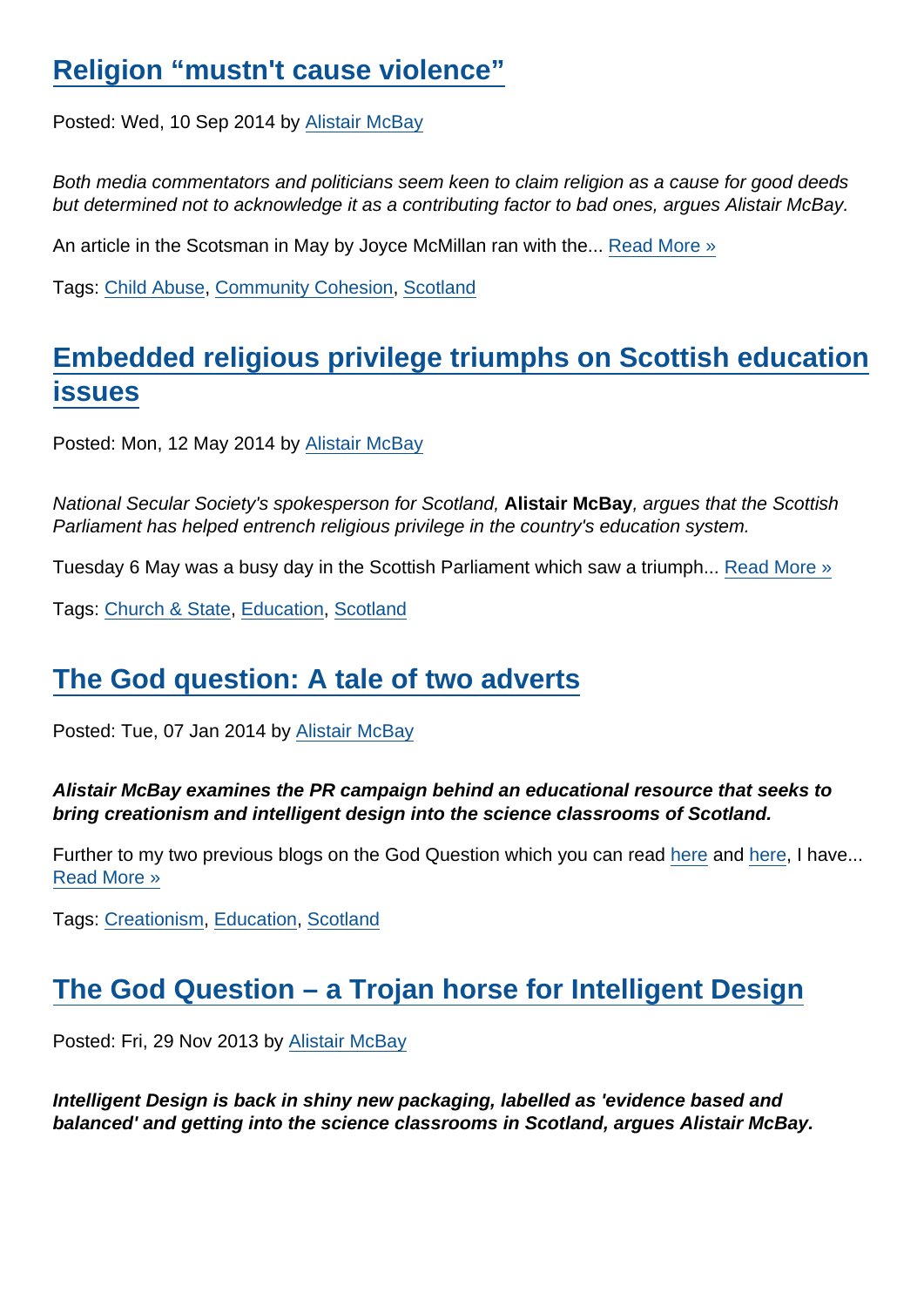"To be sure, Darwin's theory of evolution is imperfect. However, the fact that a scientific... [Read](https://www.secularism.org.uk/opinion/2013/11/the-god-question-a-trojan-horse-for-intelligent-design) [More »](https://www.secularism.org.uk/opinion/2013/11/the-god-question-a-trojan-horse-for-intelligent-design)

Tags: [Creationism](https://www.secularism.org.uk/opinion/tags/Creationism), [Education](https://www.secularism.org.uk/opinion/tags/Education), [Scotland](https://www.secularism.org.uk/opinion/tags/Scotland)

## [A search for truth, or a trojan horse for religion in schools?](https://www.secularism.org.uk/opinion/2013/11/a-search-for-truth-or-a-trojan-horse-for-religion-in-schools)

Posted: Tue, 12 Nov 2013 by [Alistair McBay](https://www.secularism.org.uk/opinion/authors/853)

Alistair McBay questions the objectivity of a new educational resource that claims to "review, objectively and dispassionately, the case for the existence of God".

A new DVD resource was launched this week at the Scottish Storytelling Centre that claims to... [Read More »](https://www.secularism.org.uk/opinion/2013/11/a-search-for-truth-or-a-trojan-horse-for-religion-in-schools)

Tags: [Creationism](https://www.secularism.org.uk/opinion/tags/Creationism), [Education](https://www.secularism.org.uk/opinion/tags/Education), [Scotland](https://www.secularism.org.uk/opinion/tags/Scotland)

#### [No new options on religious observance in Scottish schools](https://www.secularism.org.uk/opinion/2013/10/no-new-options-on-religious-observance-in-scottish-schools)

Posted: Thu, 24 Oct 2013 by [Alistair McBay](https://www.secularism.org.uk/opinion/authors/853)

The Scottish Government has responded to the petition lodged recently by the Scottish Secular Society to change the current parental opt-out option on Religious Observance to an opt-in.

The SSS had called for an amendment to the Education (Scotland) Act 1980... [Read More »](https://www.secularism.org.uk/opinion/2013/10/no-new-options-on-religious-observance-in-scottish-schools)

Tags: [Religious Observance](https://www.secularism.org.uk/opinion/tags/Religious+Observance)

# [Prayer Spaces in Schools](https://www.secularism.org.uk/opinion/2013/08/prayer-spaces-in-schools)

Posted: Thu, 01 Aug 2013 by [Alistair McBay](https://www.secularism.org.uk/opinion/authors/853)

A worrying development in Britain's schools in the last two years, and not just in its faith schools, is [Prayer Spaces in Schools](http://www.prayerspacesinschools.com/home) (PSIS).

PSIS is an organisation that says of itself:

"Prayer Spaces in Schools enable children and young people to explore faith... [Read More »](https://www.secularism.org.uk/opinion/2013/08/prayer-spaces-in-schools)

Tags: [Church of England,](https://www.secularism.org.uk/opinion/tags/Church+of+England) [Church of Scotland](https://www.secularism.org.uk/opinion/tags/Church+of+Scotland), [Education,](https://www.secularism.org.uk/opinion/tags/Education) [Evangelism in schools](https://www.secularism.org.uk/opinion/tags/Evangelism+in+schools)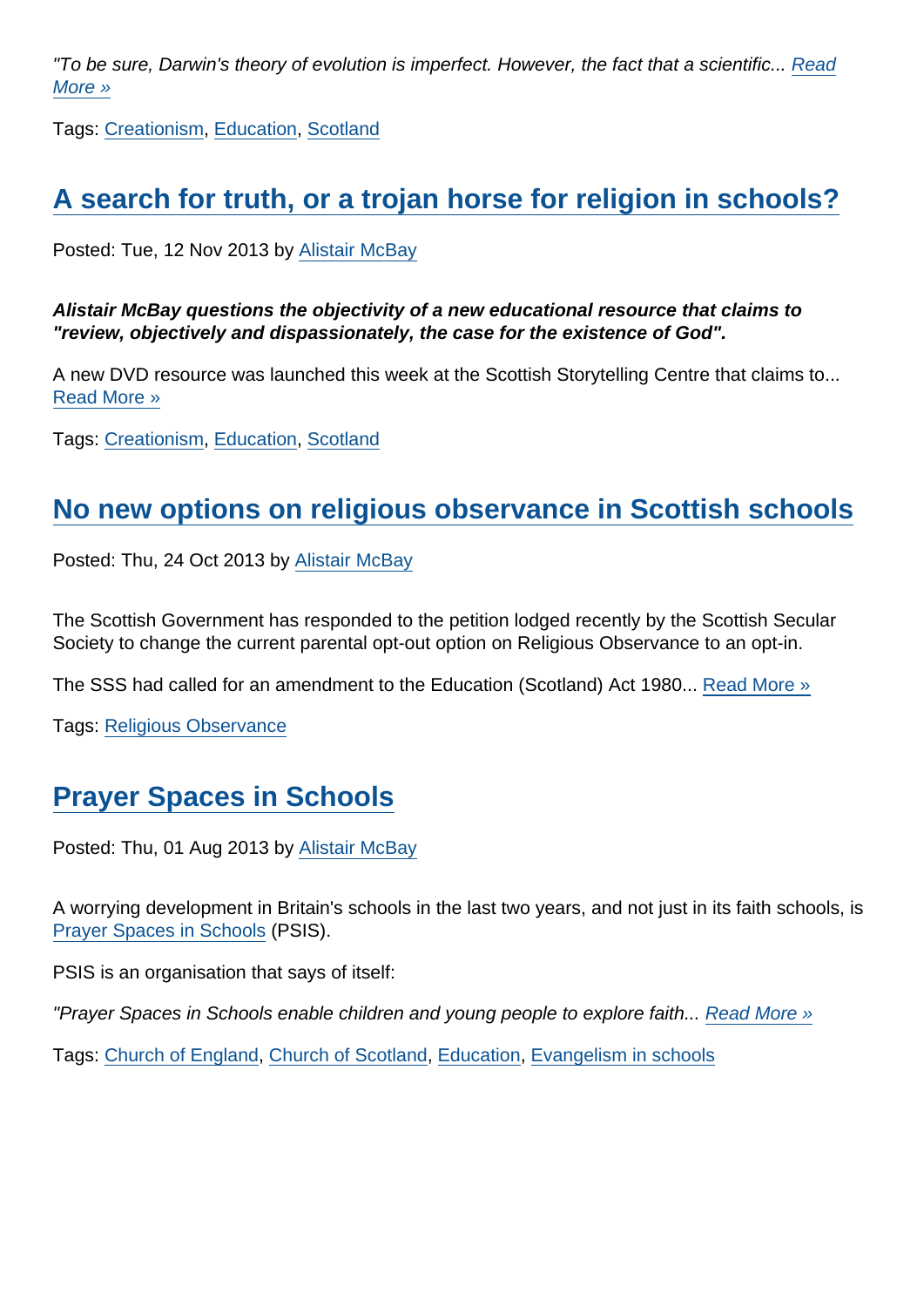## [Secular petitions highlight the sectarian issues in Scottish](https://www.secularism.org.uk/opinion/2013/06/secular-petitions-highlight-the-sectarian-issues-in-scottish-education) [education](https://www.secularism.org.uk/opinion/2013/06/secular-petitions-highlight-the-sectarian-issues-in-scottish-education)

Posted: Thu, 13 Jun 2013 by [Alistair McBay](https://www.secularism.org.uk/opinion/authors/853)

The last few weeks have seen the topic of religious observance (RO) in schools hit the headlines in Scotland. Two petitions have been lodged, one at central government and one at local government level.

Secular Scotland, a group of Glasgow secularists, launched... [Read More »](https://www.secularism.org.uk/opinion/2013/06/secular-petitions-highlight-the-sectarian-issues-in-scottish-education)

Tags: [Collective Worship,](https://www.secularism.org.uk/opinion/tags/Collective+Worship) [Education,](https://www.secularism.org.uk/opinion/tags/Education) [Religious Observance,](https://www.secularism.org.uk/opinion/tags/Religious+Observance) [Scotland](https://www.secularism.org.uk/opinion/tags/Scotland)

## [The sorry tale of the Catholic Church in Scotland continues](https://www.secularism.org.uk/opinion/2013/03/the-sorry-tale-of-the-catholic-church-in-scotland-continues-to-unfold) [to unfold](https://www.secularism.org.uk/opinion/2013/03/the-sorry-tale-of-the-catholic-church-in-scotland-continues-to-unfold)

Posted: Tue, 12 Mar 2013 by [Alistair McBay](https://www.secularism.org.uk/opinion/authors/853)

By Alistair McBay, NSS spokesperson for Scotland

It seems there is no end to the woes of the Catholic Church in Scotland in the wake of Cardinal O'Brien's abrupt departure.

The latest [reports](http://www.scotsman.com/news/uk/church-is-urged-to-release-secret-sex-abuse-files-1-2829355?) in the media examine the Scottish Catholic Church's record on dealing... [Read](https://www.secularism.org.uk/opinion/2013/03/the-sorry-tale-of-the-catholic-church-in-scotland-continues-to-unfold) [More »](https://www.secularism.org.uk/opinion/2013/03/the-sorry-tale-of-the-catholic-church-in-scotland-continues-to-unfold)

Tags: [Catholic Church](https://www.secularism.org.uk/opinion/tags/Catholic+Church)

#### [The sorry tale of the Catholic Church in Scotland continues](https://www.secularism.org.uk/opinion/2013/03/the-sorry-tale-of-the-catholic-church-in-scotland-continues-to-unfold1) [to unfold](https://www.secularism.org.uk/opinion/2013/03/the-sorry-tale-of-the-catholic-church-in-scotland-continues-to-unfold1)

Posted: Tue, 12 Mar 2013 by [Alistair McBay](https://www.secularism.org.uk/opinion/authors/853)

By Alistair McBay, NSS spokesperson for Scotland

It seems there is no end to the woes of the Catholic Church in Scotland in the wake of Cardinal O'Brien's abrupt departure.

The latest [reports](http://www.scotsman.com/news/uk/church-is-urged-to-release-secret-sex-abuse-files-1-2829355?) in the media examine the Scottish Catholic Church's record on dealing... [Read](https://www.secularism.org.uk/opinion/2013/03/the-sorry-tale-of-the-catholic-church-in-scotland-continues-to-unfold1) [More »](https://www.secularism.org.uk/opinion/2013/03/the-sorry-tale-of-the-catholic-church-in-scotland-continues-to-unfold1)

Tags: [Catholic Church](https://www.secularism.org.uk/opinion/tags/Catholic+Church)